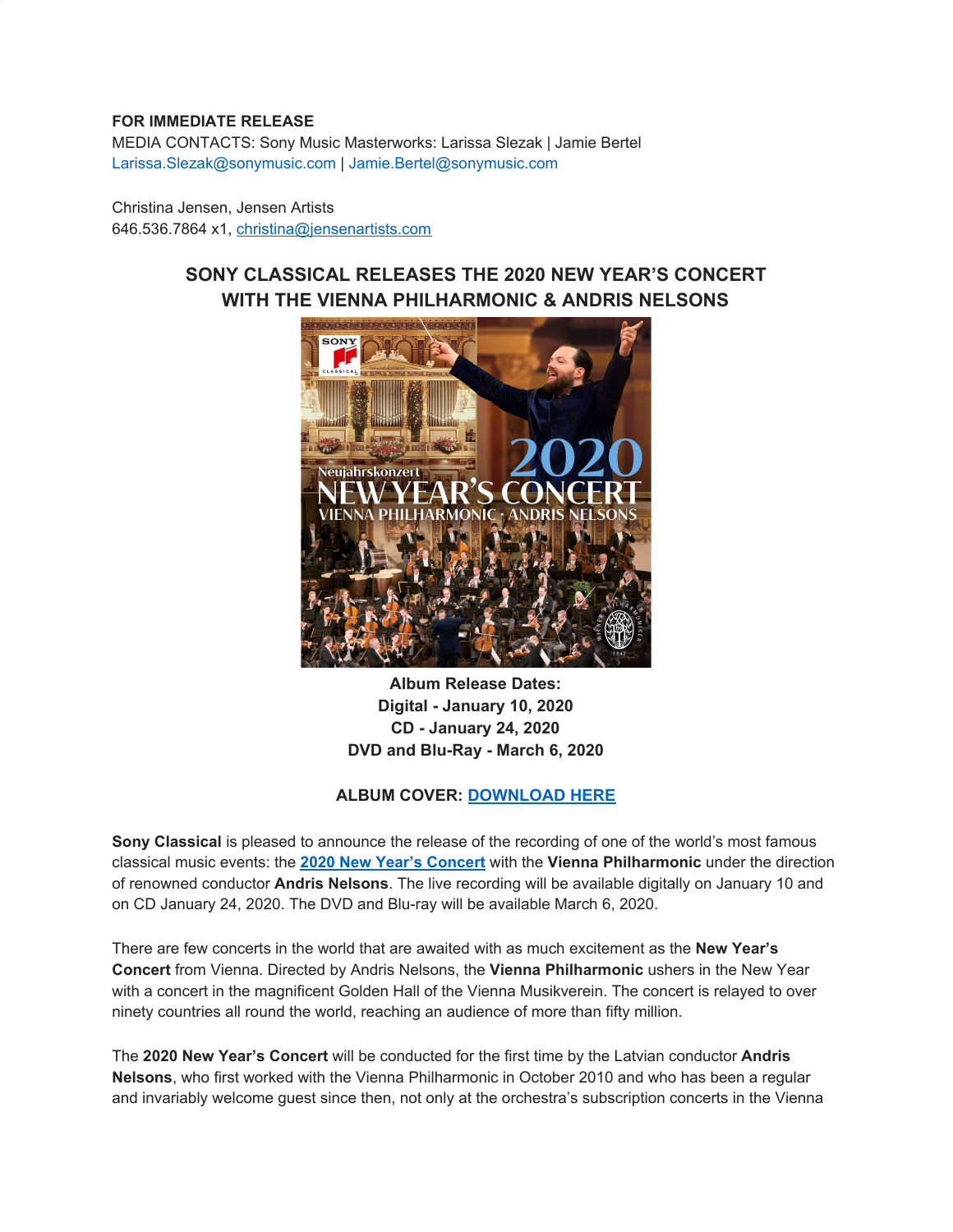Musikverein and at the Salzburg Festival but also on tours of Asia, the United States and Europe. So far he has appeared more than sixty times on the podium of the Vienna Philharmonic.

At the **2020 New Year's Concert** Andris Nelsons will be conducting a number of premieres that have not previously been heard at the Vienna Philharmonic's New Year's Concert. In celebration of the 250<sup>th</sup> anniversary of Ludwig van Beethoven's birth, the 2020 Concert marks the first time that an original work by Beethoven will be performed at a New Year's Concert. The seventh of his Contredanses WoO 14 is by some distance the most famous of the set since its central motif is a theme that the composer went on to use not only in his ballet music for *The Creatures of Prometheus* but also as the theme of his Piano Variations op. 35 and, above all, in the final movement of his "Eroica" Symphony, in which form it became famous all over the world. The waltz *Seid umschlungen, Millionen* also pays tribute to Ludwig van Beethoven, who chose to settle in Vienna at an early age. Other works that will be heard for the first time in 2020 include the Overture to Carl Michael Ziehrer's *Die Landstreicher* and three pieces by Josef Strauß, the sesquicentenary of whose death is being marked by the Vienna Philharmonic. They are his carefree waltz *Liebesgrüße*, his *Liechtenstein March* and his *Cupido Polka*. For the first time the 2020 New Year's Concert will also feature the *Postillon-Galop* by the Danish composer Hans Christian Lumbye, who first came into contact with music by the Strauß family in Copenhagen and who went on to adapt their style to suit his own.

In addition to works by Josef Hellmesberger the Younger and Eduard Strauß, Andris Nelsons will also be conducting music by Johann Strauß the Younger, notably *Wo die Zitronen blüh'n* and the famous *Tritsch-Tratsch-Polka*.

**Andris Nelsons** was born in Riga and initially worked as a gifted trumpeter in the orchestra at the city's opera house while at the same time training to become a conductor. He became principal conductor of the Latvian National Opera in 2003, assuming a similar role with the City of Birmingham Symphony Orchestra five years later. Since 2014 he has been music director of the Boston Symphony Orchestra and more recently was appointed Kapellmeister of the Leipzig Gewandhaus Orchestra.

The story of the **Vienna Philharmonic Orchestra** can be traced back to 1842, when Otto Nicolai conducted a "grand concert" with "all the members of the Orchestra of the Imperial and Royal Court Opera Theatre". This event is generally regarded as marking the birth of the orchestra. Ever since it was founded, the orchestra has been run by a democratically elected committee and is artistically, organisationally and financially independent. In the twentieth century its artistic profile has been shaped by such leading musicians as Richard Strauss, Arturo Toscanini, Wilhelm Furtwängler and, after 1945, by three emeritus conductors, Karl Böhm, Herbert von Karajan and Leonard Bernstein. Since it was formed, the orchestra has given around 9,000 concerts in every part of the world. Since 1989 it has presented a Vienna Philharmonic Week in New York. A similar series of concerts has been held in Tokyo since 1993.

The tradition of presenting **New Year's Concerts** began in 1941. The first concert marking the New Year was given in 1939, albeit on 31 December. The first conductor was Clemens Krauss. Willi Boskovsky took over in 1955 and conducted no fewer than twenty-five New Year's Concerts between then and 1979. The list of musicians who have conducted New Year's Concerts reads like a who's who of leading maestros. The New Year's Concert was first broadcast live on television in 1959. The Vienna Philharmonic regards this now traditional event as a way of wishing the world a Happy New Year through the medium of music in a spirit of hope, friendship and peace. Recordings of the New Year's Concerts are among the most